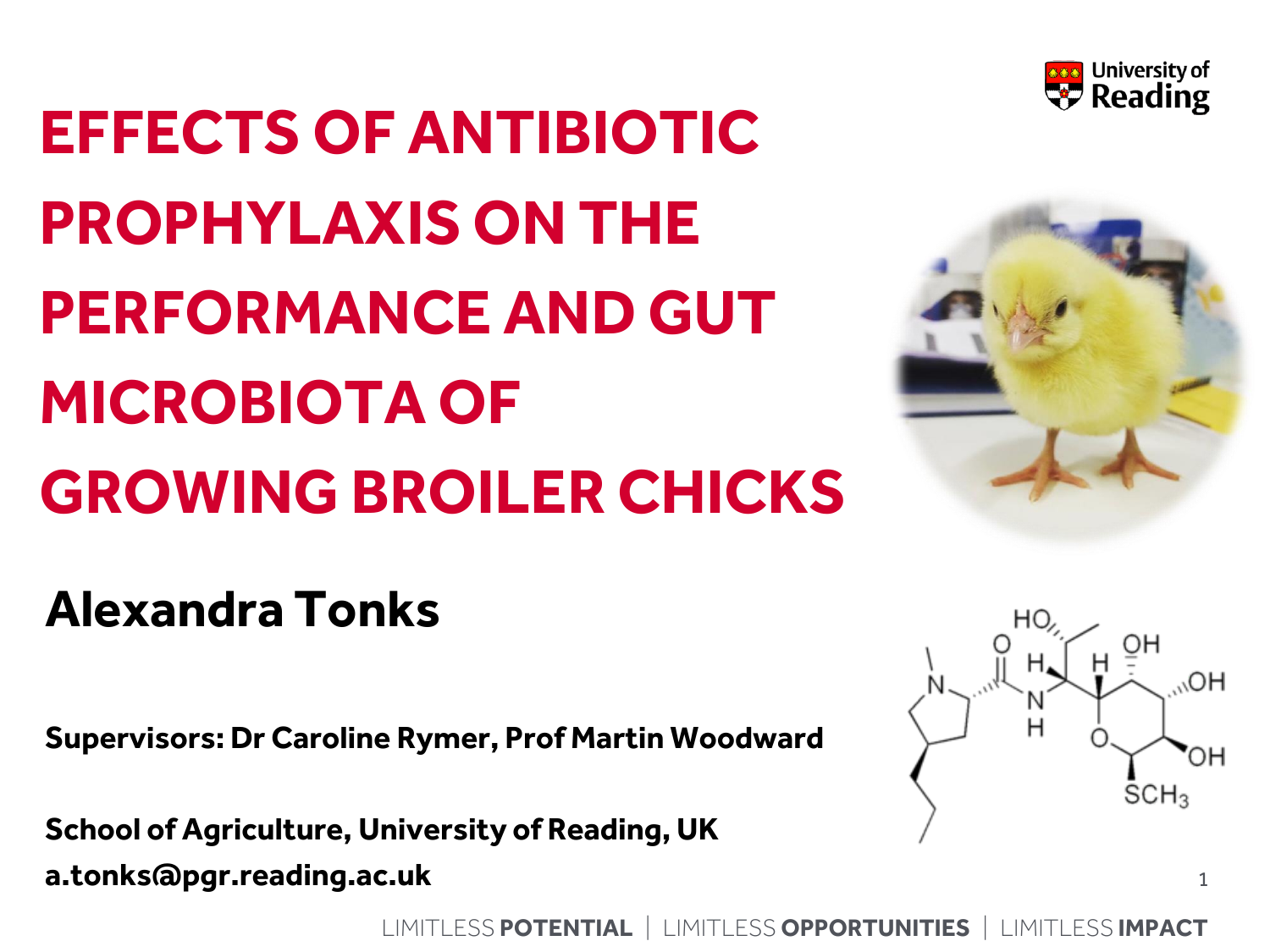# **WHY STUDY CHICKEN MICROBIOTA?**





#### **Further enhancement of production efficiency by selection of elite gut microbiota?**

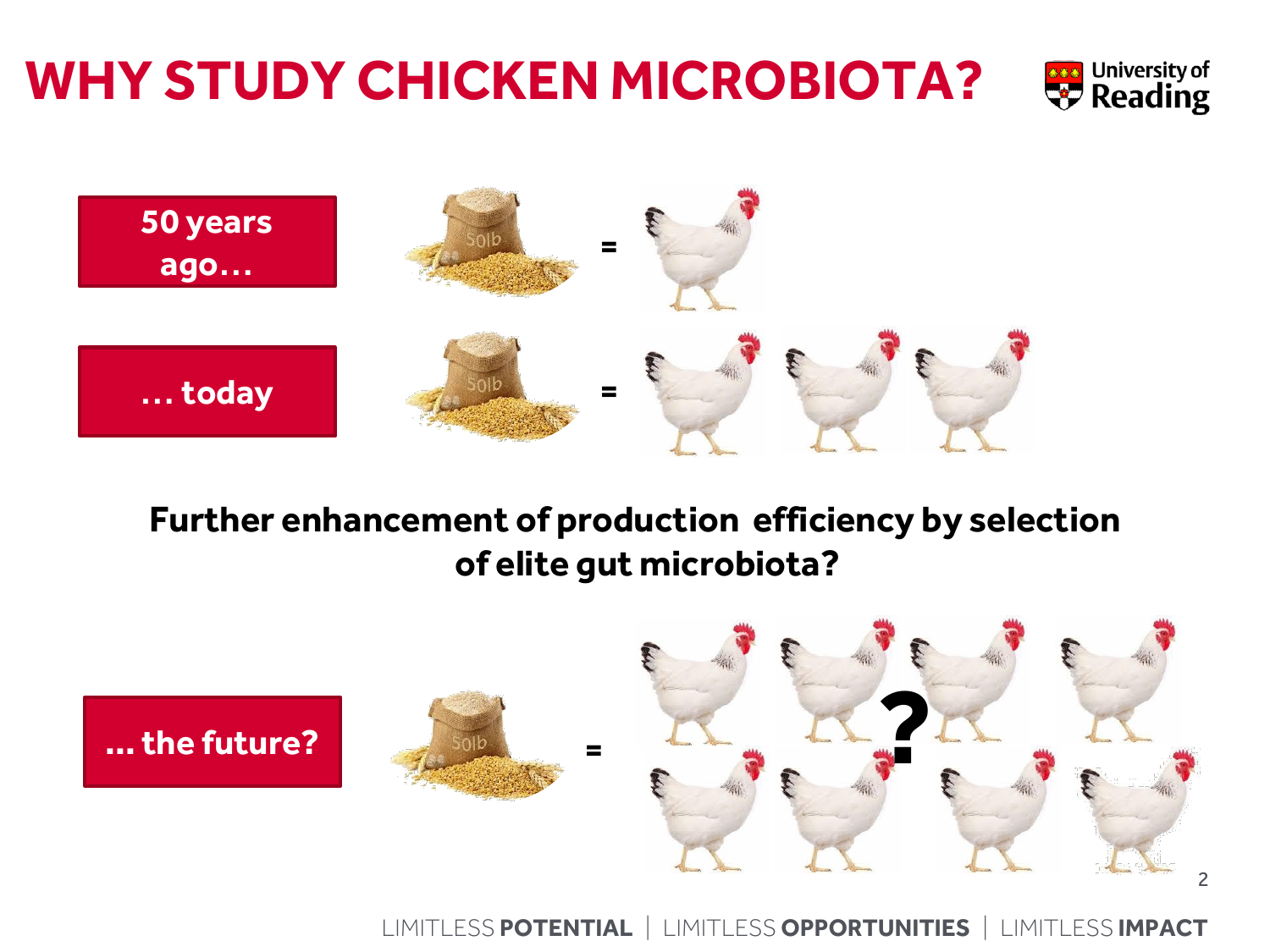#### LIMITLESS POTENTIAL | LIMITLESS OPPORTUNITIES | LIMITLESS IMPACT

#### University of **ANTIBIOTICS IN BROILER PRODUCTION**  $\triangledown$  Reading

- Routine use at **sub-therapeutic** levels
	- Prevention > cure
	- Reduced inflammation
	- Increase in food security

• Antibiotic prophylaxis decreases feed conversion ratio (FCR)

• Increase in resistance – EU ban of AGP  $\frac{1}{3}$  in 2006



- **Livestock: therapeutic**
- **Human: therapeutic**
- Other
- **Source: Keep Antibiotics Working Coalition**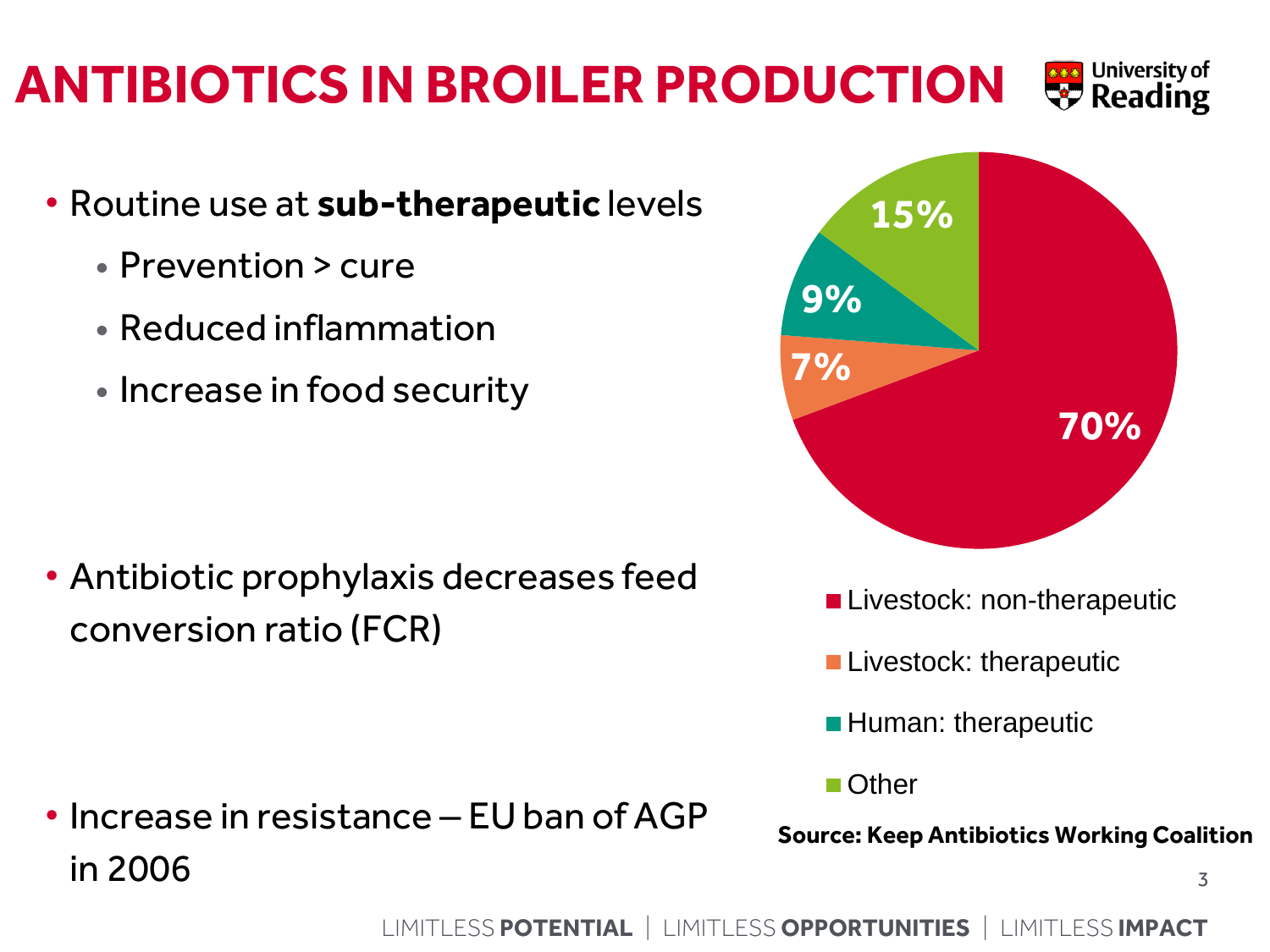## **MICROBIOME AND PERFORMANCE**



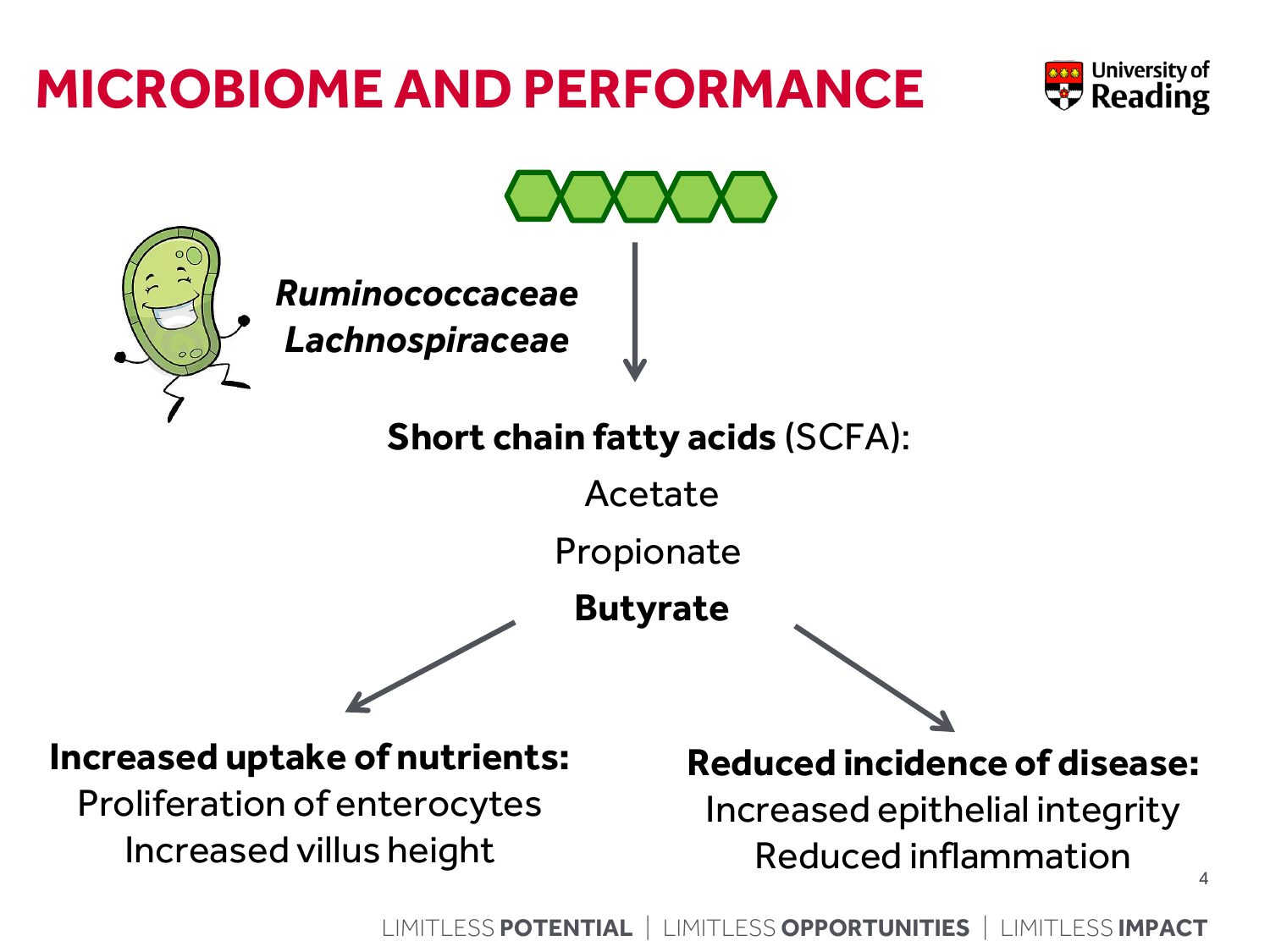- **Antibiotic prophylaxis – Linco-spectin D1-3**
- **Lincomycin:** 
	- **Target:** G+ve bacteria (*Streptococcus*)
	- **Mechanism:** binds to 50S ribosomal subunit
- **Spectinomycin:**
	- **Target:** G-ve bacteria (*Proteobacteria*)
	- **Mechanism:** binds to 30S ribosomal subunit

# **LIVE CHICKEN TRIAL: DECEMBER 2015**

- **108 Ross 308 broiler chicks:**
	- 3x2 arrangement of treatments





5

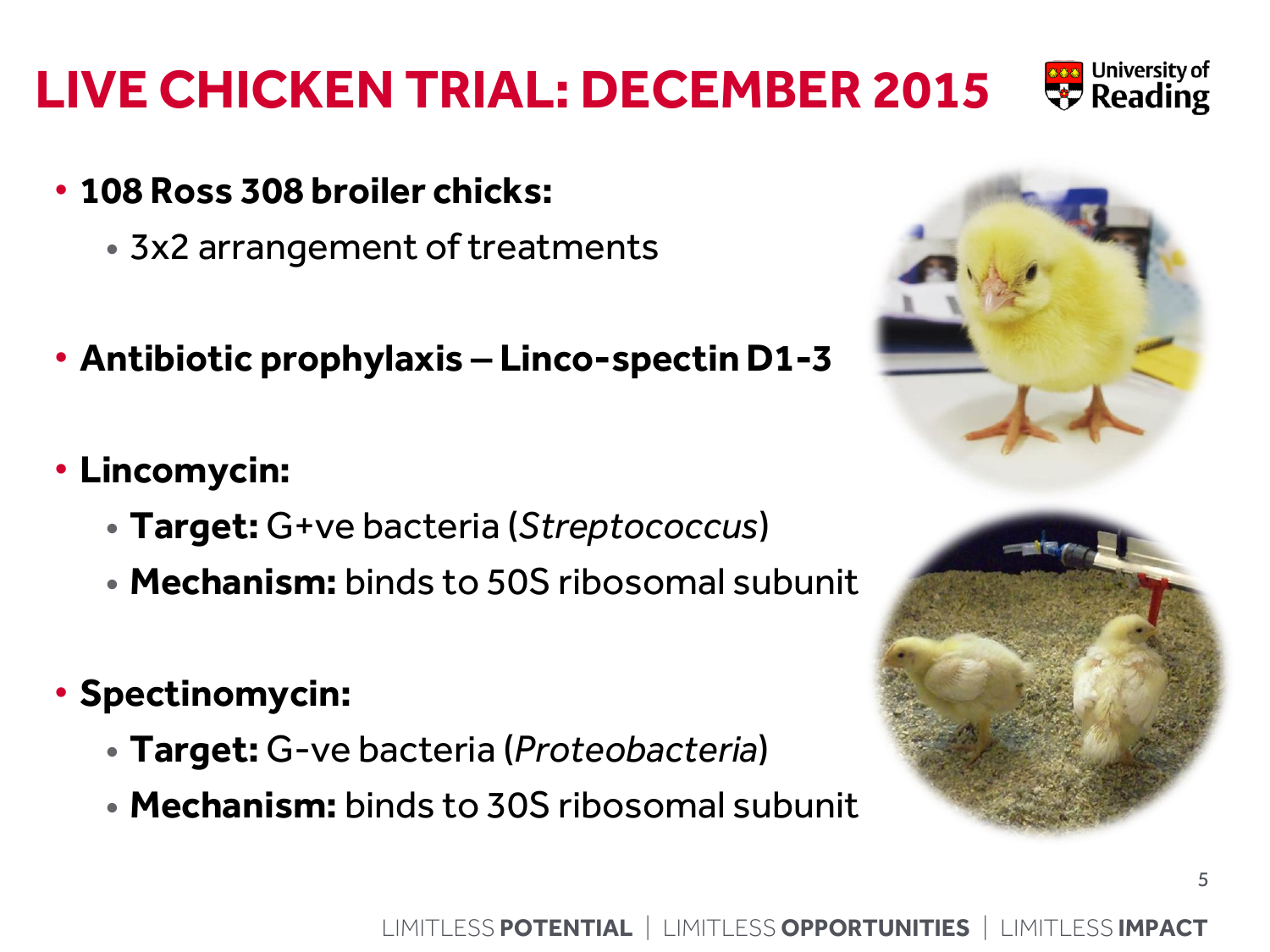#### **FCR Live weight**

**EFFECTS OF LINCO-SPECTIN ON PERFORMANCE**



Reduction at all points – *P*<0.05 at day 4 No significance

**University of Assed University of**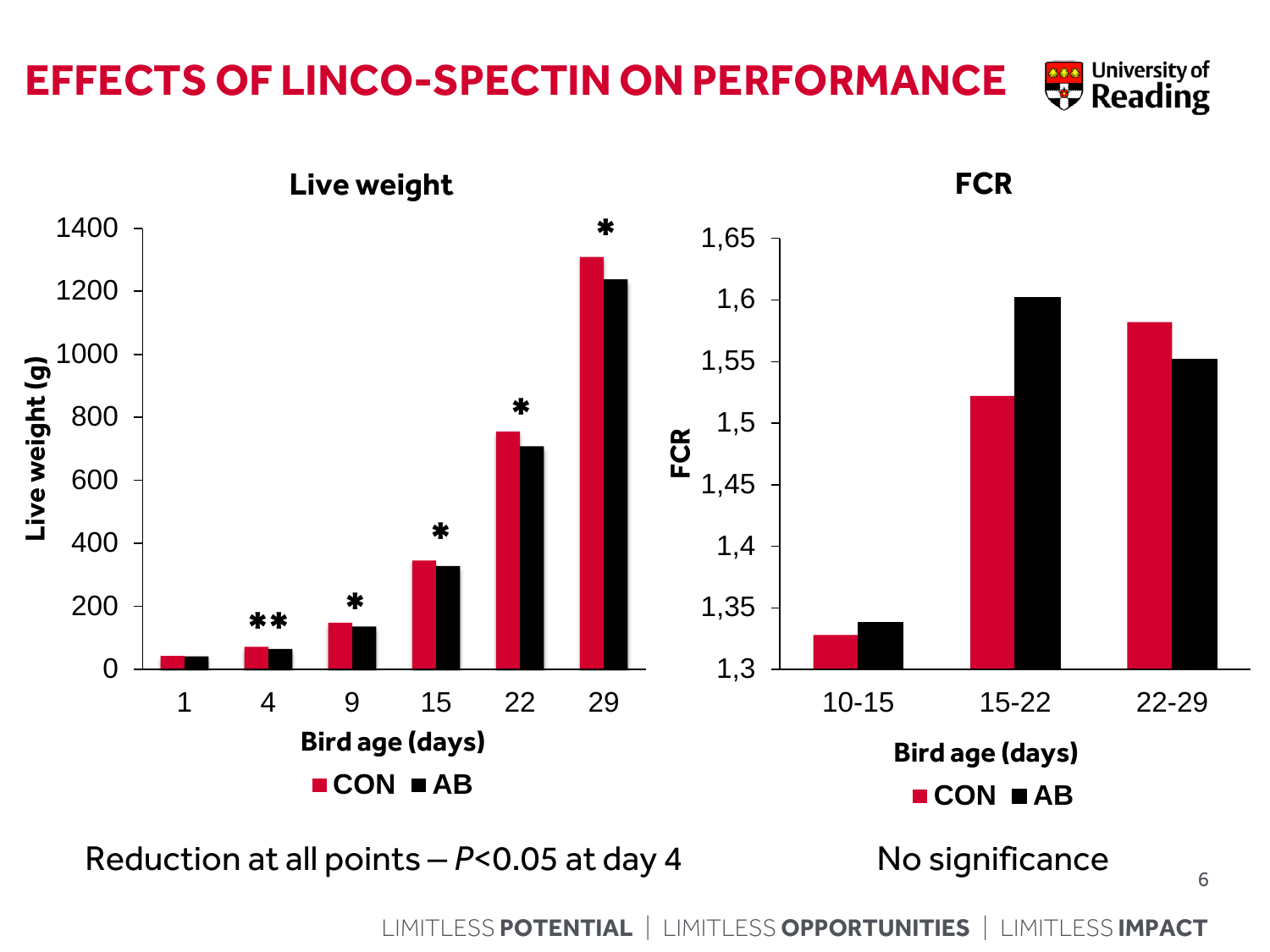# **16S SEQUENCING**



- **DNA extracted** from caecal content normalised for comparisons
- **Ilumina sequencing** target: 16S ribosomal subunit (subunit of 30S)
	- dNTPs added sequentially incorporation = **fluorescence**
- **Variable regions are unique** to bacterial groups, species etc

100 200 300 400 500 600 700 800 900 1000 1100 1200 1300 1400 1500 bp V2 V<sub>3</sub> V<sub>8</sub>

**CONSERVED REGIONS: unspecific applications VARIABLE REGIONS: group or species-specific applications** 

- **Comparison** of sequences to ribosomal database
- Allocation and **relative quantification** of bacterial identities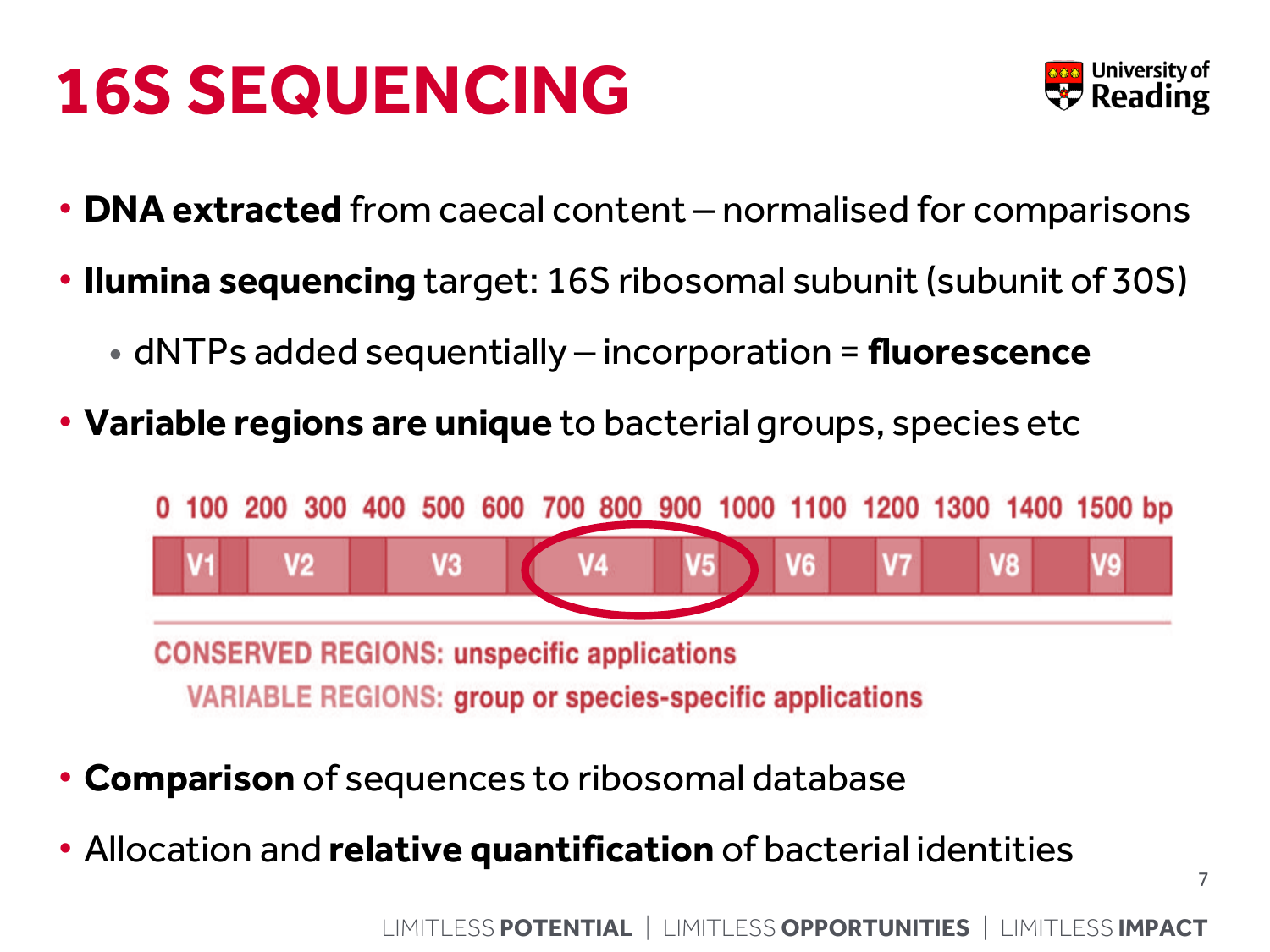## **Effects of treatment on microbiome: Day 15**

• Linco-spectin altered the profile of the caecal microbiome at all points



#### **EFFECT OF TREATMENT ON MICROBIOME**



8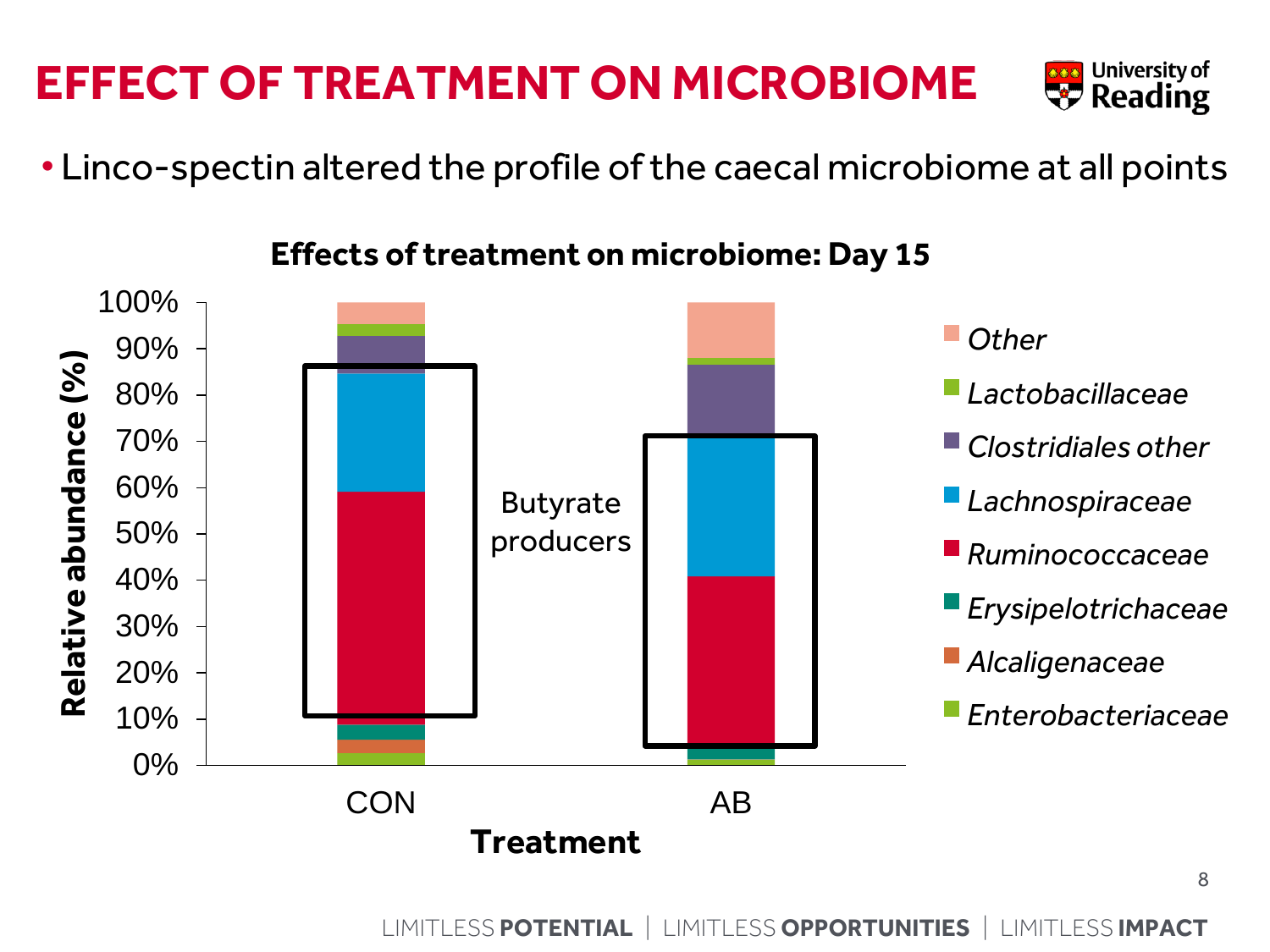#### **EFFECTS OF LINCO-SPECTIN ON BUTYRATE PRODUCERS**





Significance at day  $15 (P = 0.050)$  Significance at day  $29 (P = 0.035)$ 

9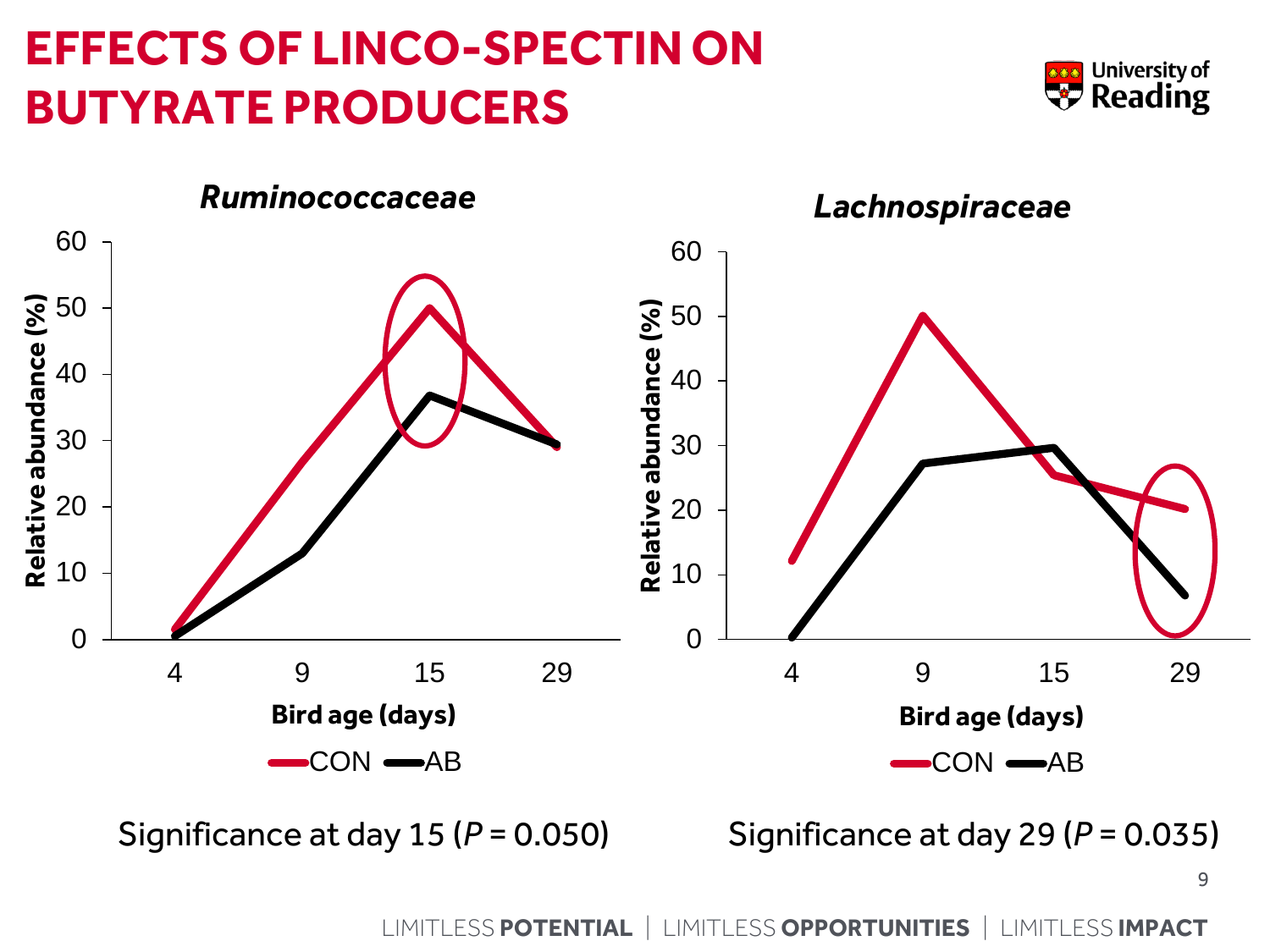## **EFFECTS OF LINCO-SPECTIN ON BUTYRATE PRODUCERS**





- Significance at day **9** when combined (*P* = 0.045)
- No significance at day **29**

10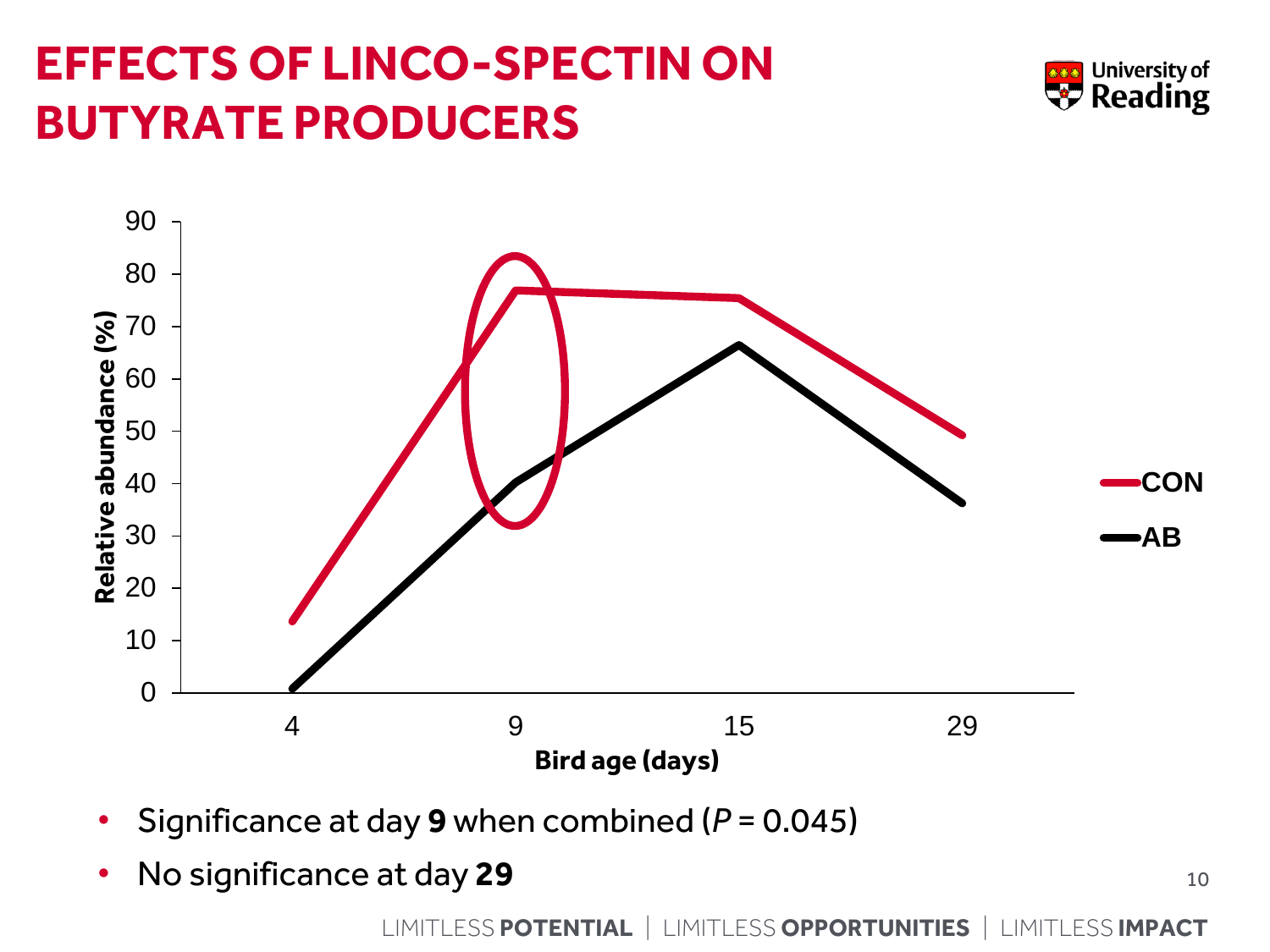# **CONCLUSIONS**



#### • **Decrease in LW following administration of Linco-spectin:**

- Unnecessary no diseased birds?
- Shifts in microbial profile

#### • **Significant differences in butyrate producers:**

• Reduction in butyrate - effects on ability to utilise feed?

#### • **Increase understanding of interactions between host/bacteria:**

- Enhancement of certain species
- Reduction in antimicrobial resistance probiotics?
- Increase in performance = decrease in production costs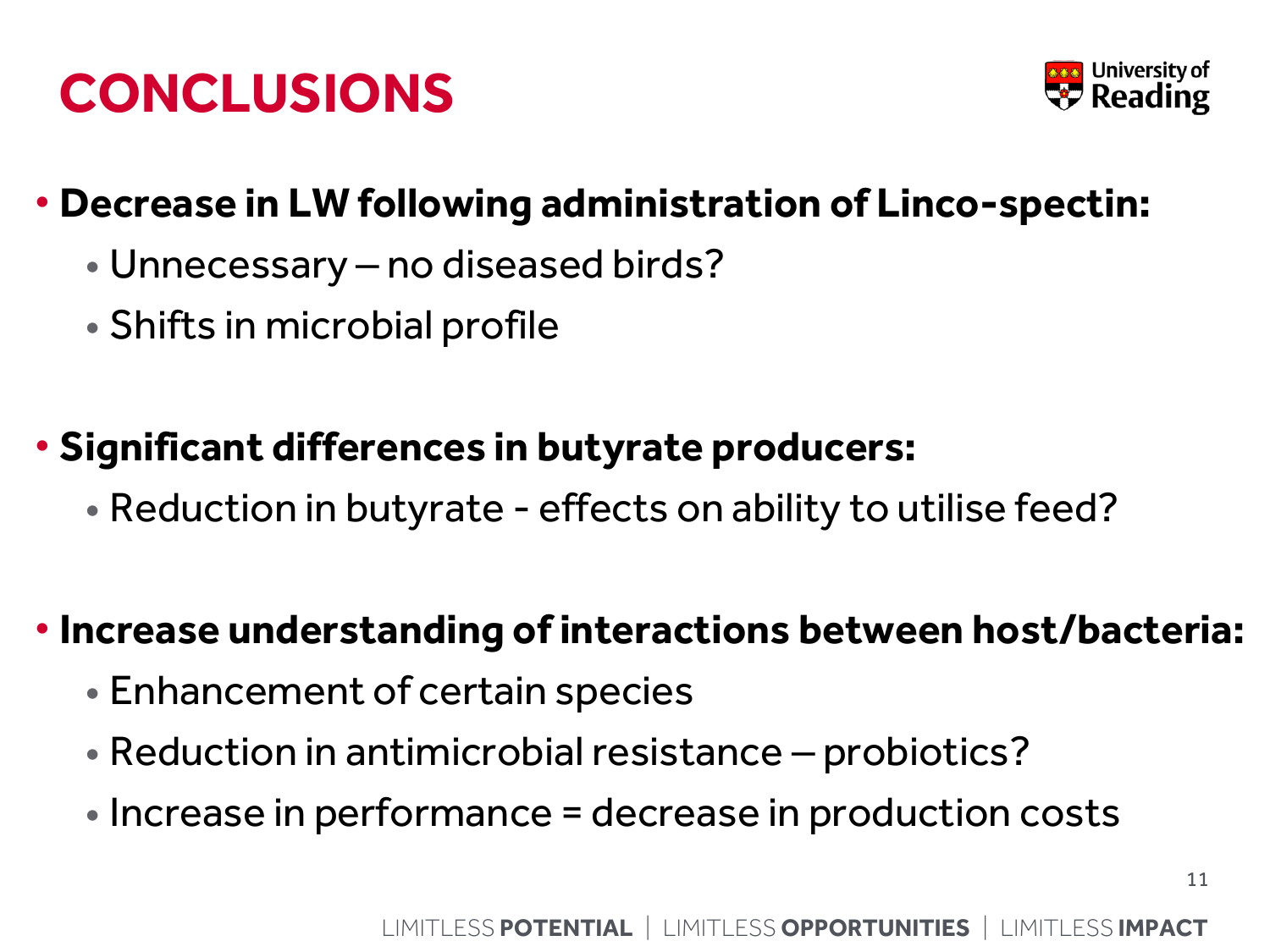# **ACKNOWLEDGEMENTS**

#### • **Supervision and technical insight:**

- Dr Caroline Rymer(School of Agriculture)
- Prof Martin Woodward (Food and Nutritional Sciences)
- Richard Ellis (Animal and Plant Health Agency)

#### • **Experimental setup:**

• Centre for Dairy Research, University of Reading

#### • **Funding:**

• MERCK  $12$